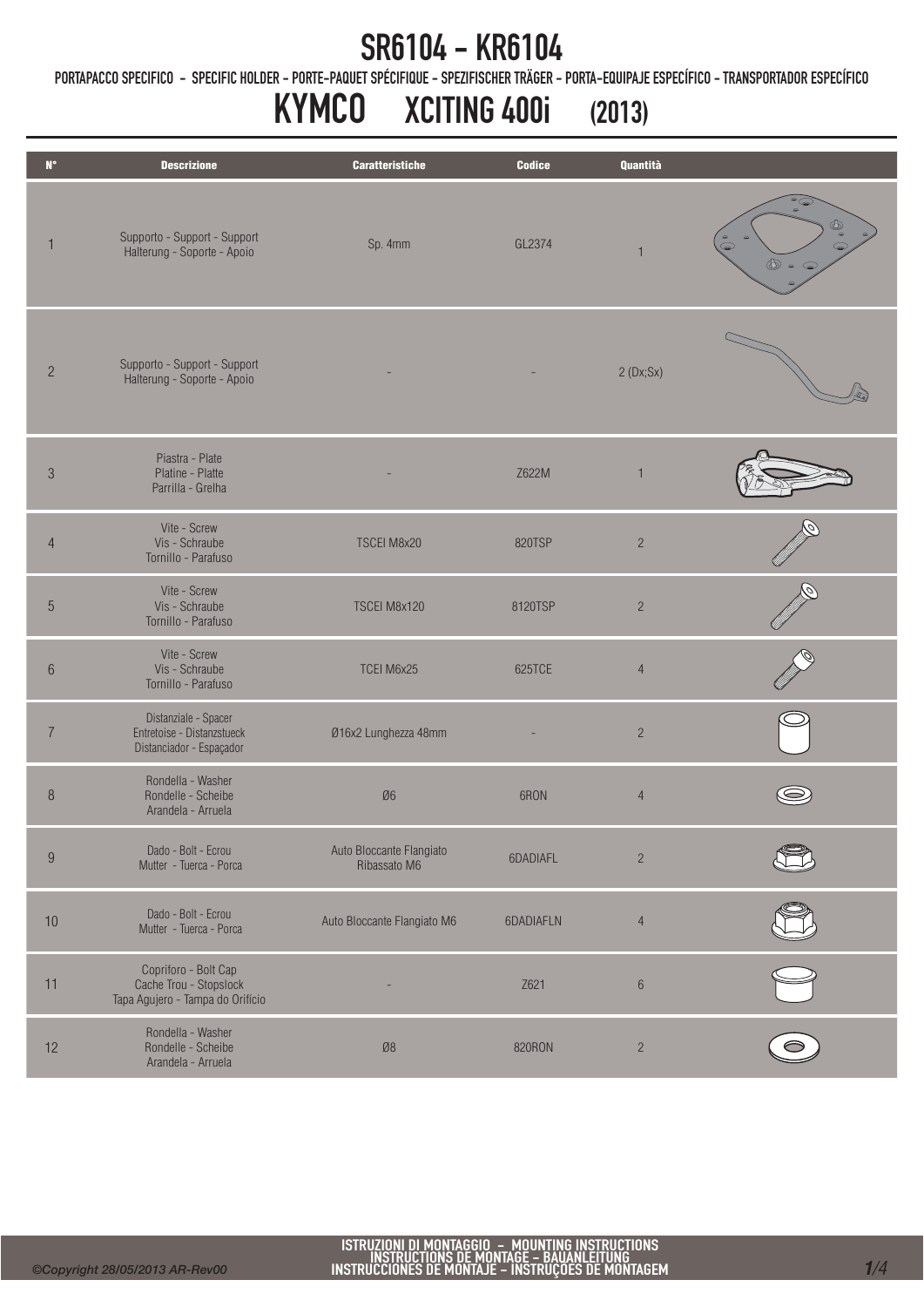PORTAPACCO SPECIFICO - SPECIFIC HOLDER - PORTE-PAQUET SPÉCIFIQUE - SPEZIFISCHER TRÄGER - PORTA-EQUIPAJE ESPECÍFICO - TRANSPORTADOR ESPECÍFICO

## KYMCO XCITING 400i (2013)

ATTENZIONE: PESO MASSIMO SOPPORTABILE 6Kg. WARNING: MAX. LOADING 6Kg.(13lbs) ATTENTION: CHARGE MAXIMALE 6Kg. ACHTUNG: MAXIMALE BELASTUNG 6Kg. ¡ATENCIÓN!: CARGA MÁXIMA AUTORIZADA 6Kg.

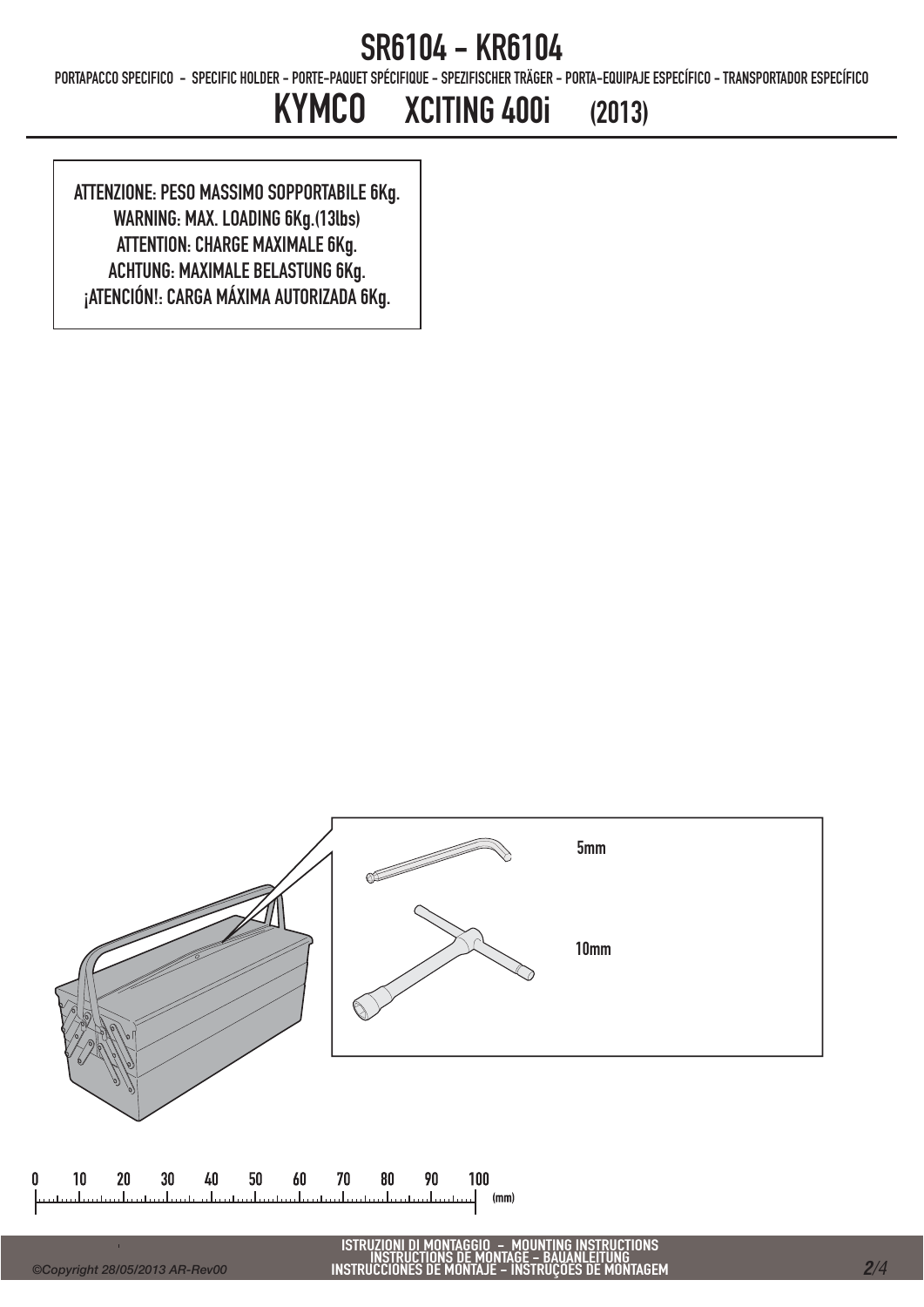PORTAPACCO SPECIFICO - SPECIFIC HOLDER - PORTE-PAQUET SPÉCIFIQUE - SPEZIFISCHER TRÄGER - PORTA-EQUIPAJE ESPECÍFICO - TRANSPORTADOR ESPECÍFICO

## KYMCO XCITING 400i (2013)